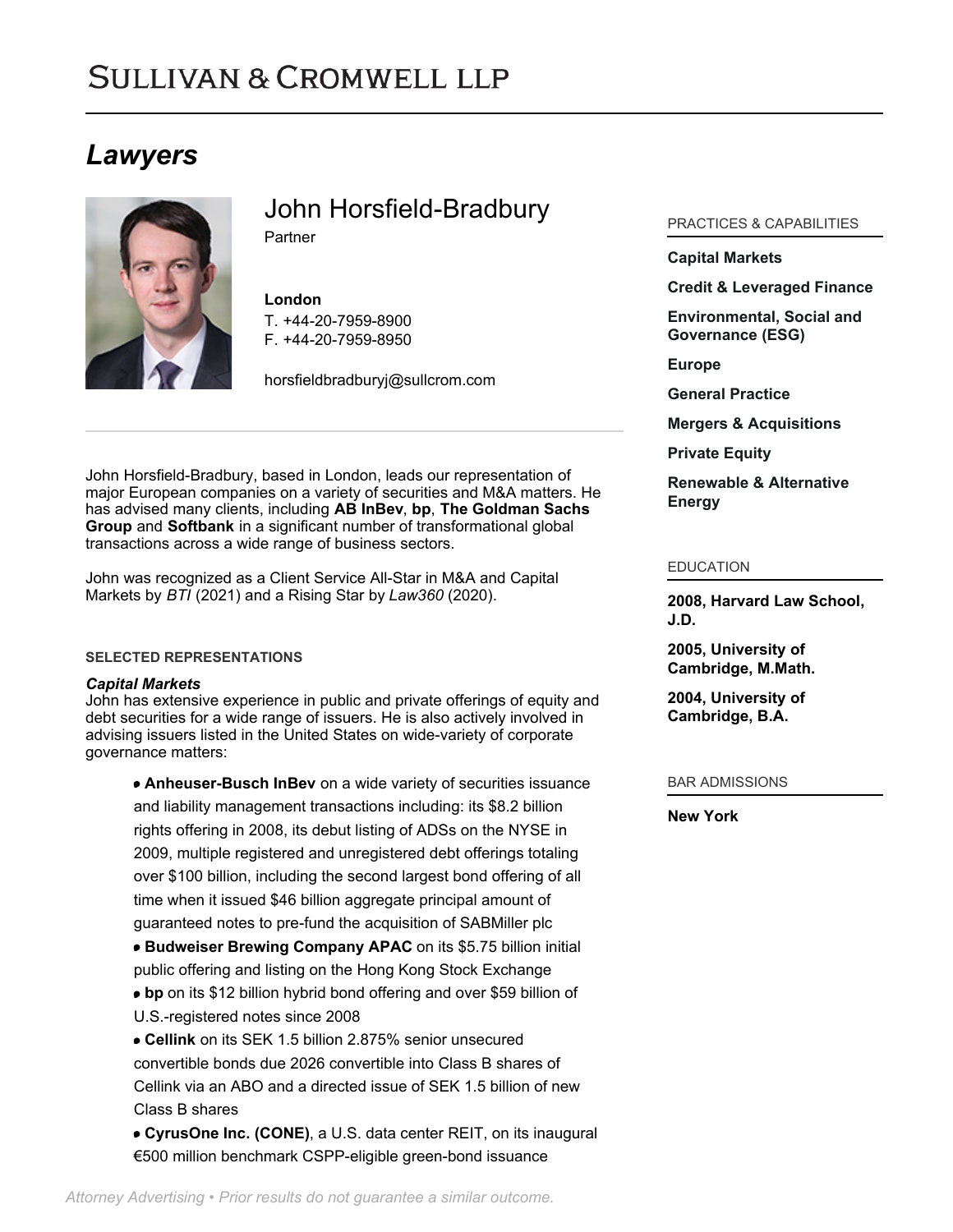- **Equinor** on over \$10 billion of U.S.-registered notes issuances
- **The Goldman Sachs Group** on over \$50 billion of its notes offerings since 2008
- **JDE Peet's N.V.** on its inaugural \$1.75 billion Rule 144A and Regulation S investment grade bond offering

The **Kingdom of Denmark** on the update to its €50B EMTN Programme and the inaugural \$2B issuance under this updated Programme

**International Airlines Group** on its €2.75bn rights issue

**Pershing Square Holdings** on its initial public offering and listing on Euronext Amsterdam

**Skandinaviska Enskilda Banken** on its \$1.85 billion rights offering

**SoftBank Group** in a series of capital markets transactions which involved monetizing a portion of its shares of Alibaba Group Holding and in relation to its agreement with Deutsche Telekom AG to monetize its stake in T-Mobile US, Inc

**Telia Company** on its €427 million placement of shares in Turkcell IIetsim Hizmetleri AS

■ XXL, the largest Nordic sports retailer, in connection with its initial public offering and listing on the Oslo Børs

**ZIM Integrated Shipping Services Ltd.**, advising the underwriters, on its \$250 million initial public offering and listing on the NYSE and on its \$279 million secondary offering of shares

## *M&A*

John has advised a broad array of multinational organizations on transformational global transactions including:

> **Anheuser-Busch InBev** on its acquisition of SABMiller plc, the biggest ever takeover of a London-listed company; and on the sale of a 49.9% stake in its U.S. based metal container production plants to Apollo for approximately \$3 billion

> **Barclays** on the \$15.2 billion sale of the Barclays Global Investors business to BlackRock

**bp** on its agreement with the Supreme Petroleum Council of the Emirate of Abu Dhabi and the Abu Dhabi National Oil Company to acquire a minority interest in Abu Dhabi's ADCO onshore oil concession in exchange for 2% of bp's issued share capital

**Credit Suisse** on the acquisition of the private wealth management business in Europe, Middle East and Africa of Morgan **Stanley** 

**Cúram Software** on its acquisition by IBM Corporation

- **e&** in its acquisition of a passive 9.8% stake in Vodafone Group Plc for \$4.4 billion, becoming Vodafone's largest shareholder
- **Silver Lake Partners** and **Skype** on the \$8.5 billion acquisition of Skype by Microsoft

**Telia Company**, the pre-dominant Swedish telecommunications company on a significant number of critical matters including: